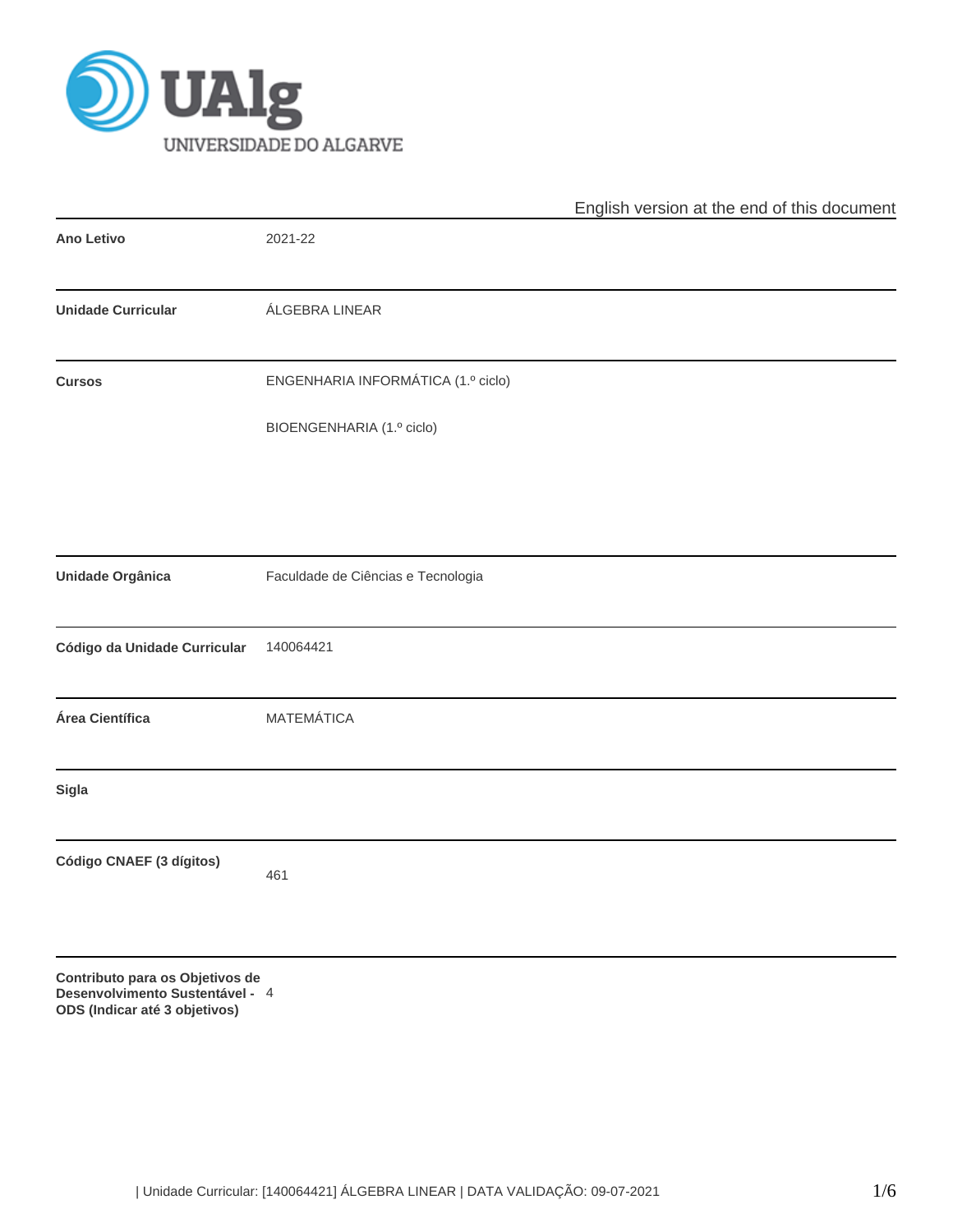

**Línguas de Aprendizagem**

Português-PT e/ou Inglês-UK

**Modalidade de ensino**

Presencial

**Docente Responsável** Paulo Alexandre Valentim Semião

| <b>DOCENTE</b>                  | <b>TIPO DE AULA</b> | <b>TURMAS</b>            | <b>TOTAL HORAS DE CONTACTO (*)</b> |  |  |
|---------------------------------|---------------------|--------------------------|------------------------------------|--|--|
| Paulo Alexandre Valentim Semião | г. то               | T1; TP1; TP2; TP3A; TP3B | 28T: 84TP                          |  |  |

\* Para turmas lecionadas conjuntamente, apenas é contabilizada a carga horária de uma delas.

| <b>ANO</b> | <b>PERIODO DE FUNCIONAMENTO*</b> | <b>HORAS DE CONTACTO</b> | <b>HORAS TOTAIS DE TRABALHO</b> | <b>ECTS</b> |
|------------|----------------------------------|--------------------------|---------------------------------|-------------|
| -40        | ا ب                              | 28T: 28TP                | 156                             |             |

\* A-Anual;S-Semestral;Q-Quadrimestral;T-Trimestral

# **Precedências**

Sem precedências

# **Conhecimentos Prévios recomendados**

Conhecimentos de matemática ao nível do 12.º ano de escolaridade.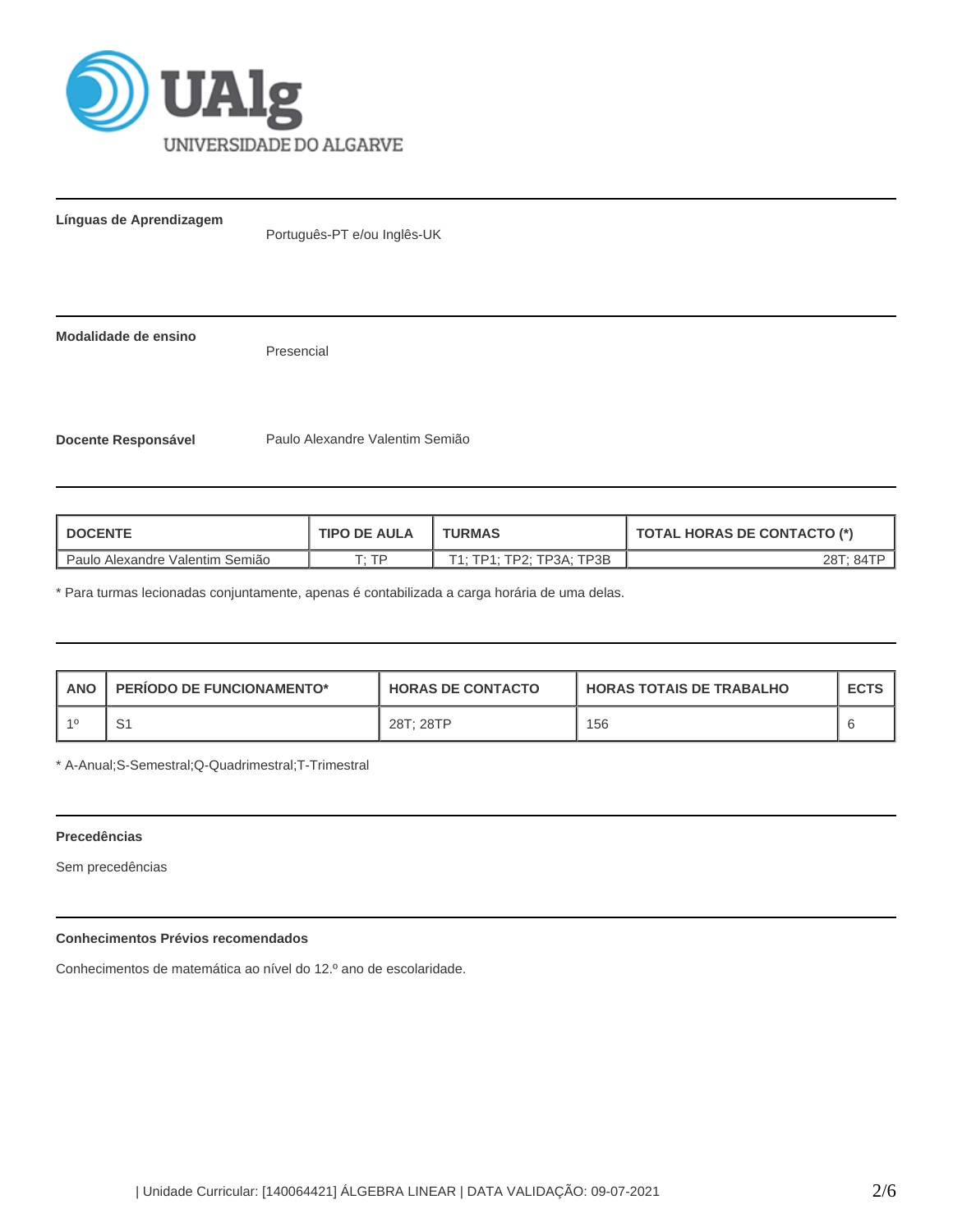

#### **Objetivos de aprendizagem (conhecimentos, aptidões e competências)**

Proporcionar ao aluno uma formação básica em Álgebra Linear, estimulando o interesse e a aplicabilidade da disciplina, bem como, o desenvolvimento do raciocínio e do espírito crítico. Pretende-se que, no final do curso, o aluno seja capaz de: efectuar operações com vectores, matrizes e determinantes; saiba discutir e resolver sistemas de equações lineares; calcular valores e vectores próprios; determinar e interpretar geometricamente o produto interno, externo e misto de vectores; identificar e saber utilizar os assuntos abordados na resolução de problemas relacionados com a Informática.

#### **Conteúdos programáticos**

- Cap. 1 Espaços vectoriais. Aplicações lineares.
- Cap. 2 Matrizes.
- Cap. 3 Sistemas de equações lineares. Determinantes.
- Cap. 4 Valores próprios e vectores próprios.
- Cap. 5 Espaços vectoriais com produto interno.

### **Metodologias de ensino (avaliação incluída)**

As aulas teóricas são dadas predominantemente através do método expositivo, mas também é utilizado o método interrogativo, na intenção de formar um diálogo construtivo entre o aluno e o docente de modo a que este possa aprender e/ou solidificar os conceitos envolvidos. Para uma melhor compreensão de certas matérias, é utilizado software educativo, desenvolvido pelo autor, para o fim em vista.

O método de avaliação da unidade curricular é feito através de avaliação por frequência e considera-se que todo o aluno está admitido a exame. O aluno obterá aproveitamento na unidade curricular se, na avaliação por frequência, a média aritmética dos dois momentos de avaliação ou a nota que obtiver no exame, for superior ou igual a 9.5 valores. Quando a nota de final for superior a 16 valores, os alunos poderão, se assim o desejarem, apresentar-se a uma prova oral, caso não o façam, a classificação final será de 16 valores.

## **Bibliografia principal**

Livros de texto:

- Álgebra Linear e Geometria Analítica; António José Antunes Monteiro; Edição da Associação dos Estudantes da Faculdade de Ciências de Lisboa.
- Curso de Álgebra Linear e Geometria Analítica; E. Giraldes, V. H. Fernandes e M. P. M. Smith; McGraw-Hill.
- Linear Algebra; Serge Lang; Springer-Verlag.

#### Livros de exercícios:

- Álgebra Linear e Geometria Analítica Problemas e exercícios; A. Monteiro, G. Pinto e C. Marques; McGraw-Hill.
- Álgebra Linear (Coleção Schaum); Seymour Lipschutz; McGraw-Hill.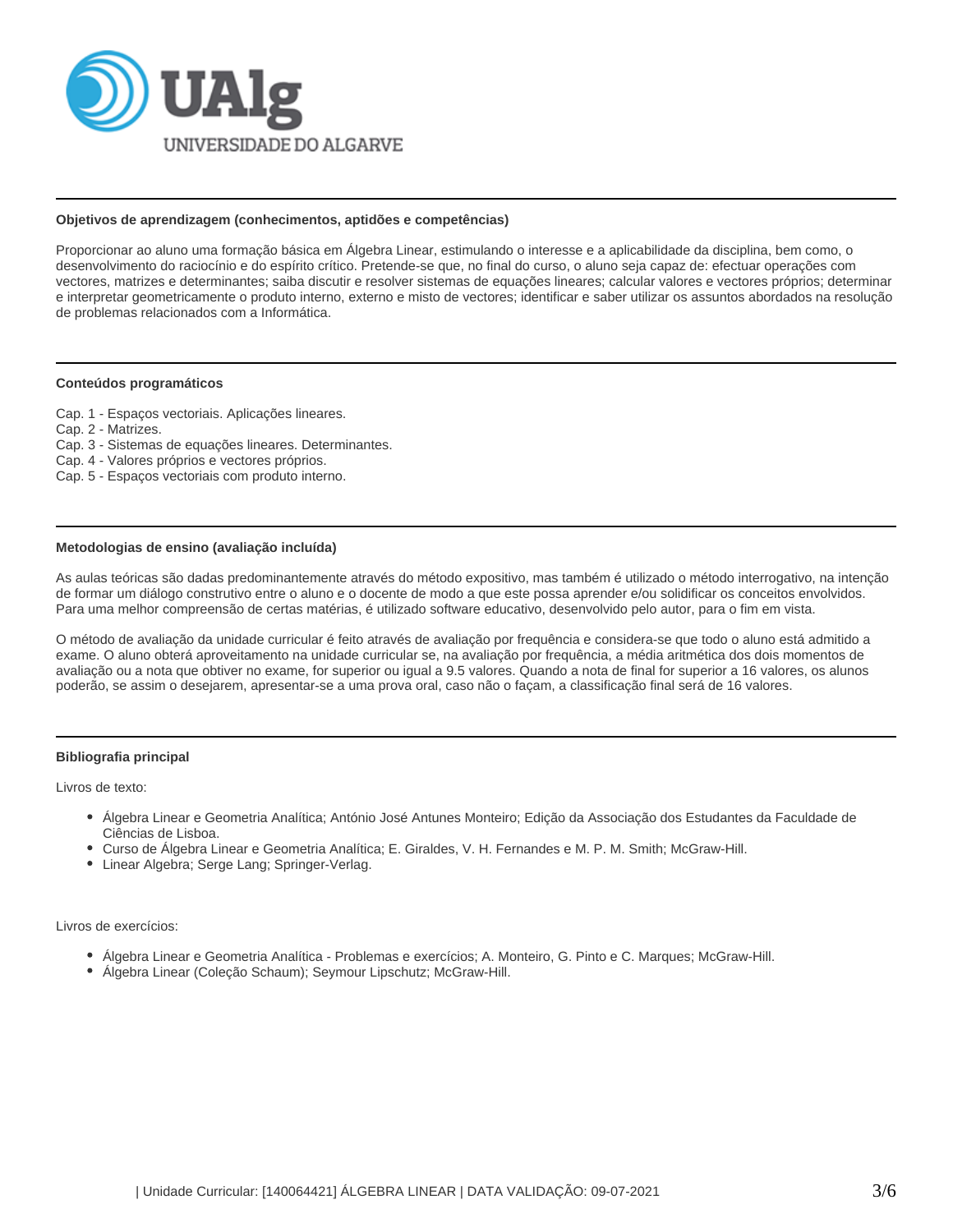

| <b>Academic Year</b>                                                                                   | 2021-22                                                             |  |  |  |  |
|--------------------------------------------------------------------------------------------------------|---------------------------------------------------------------------|--|--|--|--|
| <b>Course unit</b>                                                                                     | LINEAR ALGEBRA                                                      |  |  |  |  |
| <b>Courses</b>                                                                                         | INFORMATICS (COMPUTER SCIENCE) (1st Cycle)<br><b>BIOENGINEERING</b> |  |  |  |  |
| <b>Faculty / School</b>                                                                                | FACULTY OF SCIENCES AND TECHNOLOGY                                  |  |  |  |  |
| <b>Main Scientific Area</b>                                                                            |                                                                     |  |  |  |  |
| Acronym                                                                                                |                                                                     |  |  |  |  |
| <b>CNAEF</b> code (3 digits)                                                                           | 461                                                                 |  |  |  |  |
| <b>Contribution to Sustainable</b><br><b>Development Goals - SGD</b><br>(Designate up to 3 objectives) | 4                                                                   |  |  |  |  |
| Language of instruction                                                                                | Portuguese-PT and/or English-UK.                                    |  |  |  |  |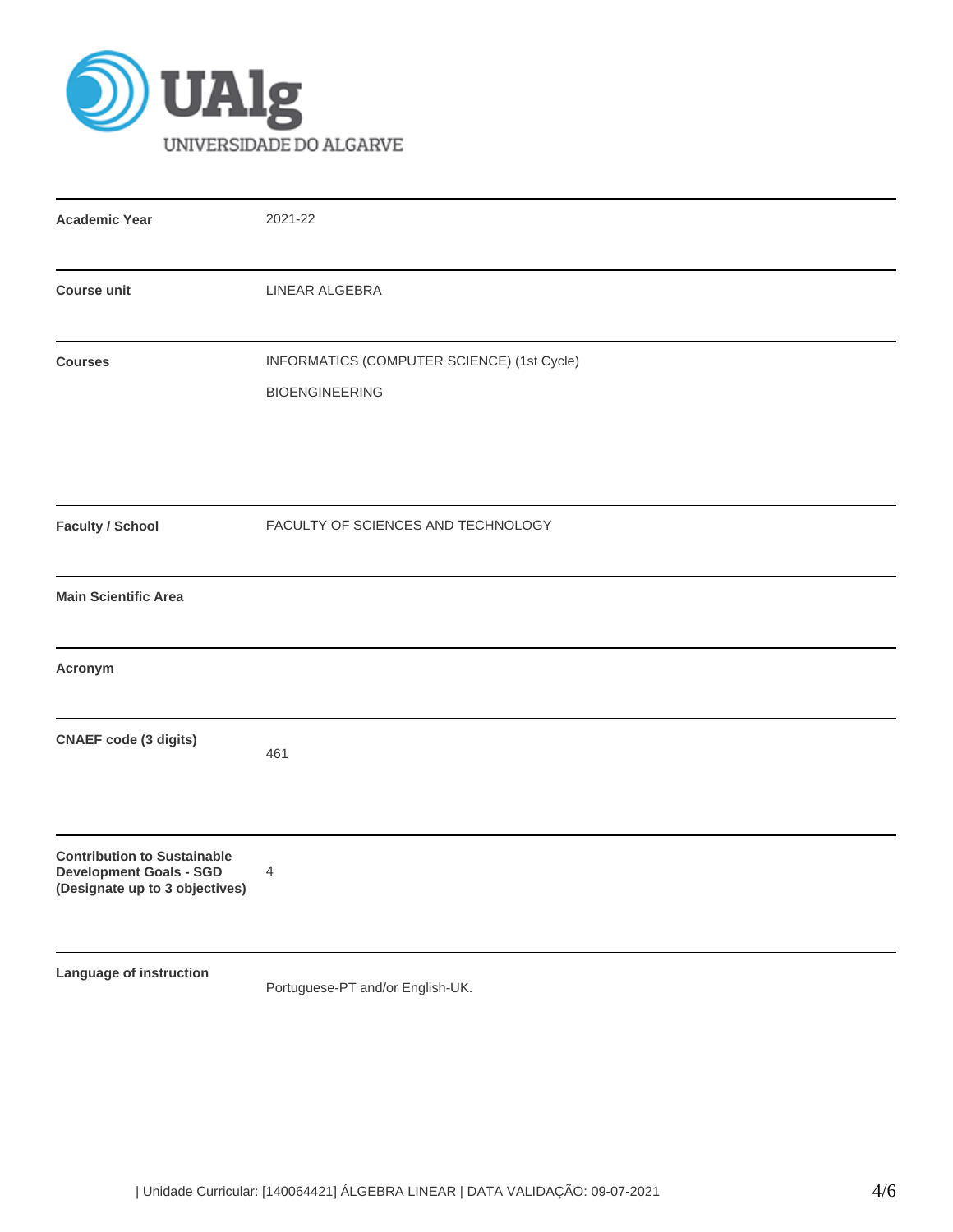

**Teaching/Learning modality**

Presential

**Coordinating teacher** Paulo Alexandre Valentim Semião

| Teaching staff                                                        | Type  | <b>Classes</b>           | Hours (*) |  |  |  |
|-----------------------------------------------------------------------|-------|--------------------------|-----------|--|--|--|
| <b>I</b> Paulo Alexandre Valentim Semião                              | T. TD | T1: TP1: TP2: TP3A: TP3B | 28T: 84TP |  |  |  |
| * For classes taught jointly it is only accounted the workload of one |       |                          |           |  |  |  |

or classes taught jointly, it is only accounted the workload of one.

| Con<br>יוור | -           |     | œ  | <b>Trea</b> |    | -  |    |    | Total |
|-------------|-------------|-----|----|-------------|----|----|----|----|-------|
|             | $\sim$<br>~ | ⊶וו | ШC |             | ШΟ | IІ | НΟ | ШC | AET   |

T - Theoretical; TP - Theoretical and practical ; PL - Practical and laboratorial; TC - Field Work; S - Seminar; E - Training; OT - Tutorial; O - Other

# **Pre-requisites**

no pre-requisites

# **Prior knowledge and skills**

A basic mathematical knowledge at the level of 12th grade.

### **The students intended learning outcomes (knowledge, skills and competences)**

Provide to the students a solid background in Linear Algebra, stimulating interest and applicability of the discipline, as well as, the development of reasoning and critical thinking. It is intended that, at the end of the course, the student will be able to perform operations on vectors, matrices and determinants; know who to discuss and solve systems of linear equations; evaluate eigenvalues and eigenvectors; compute and geometrically interpret the inner, external and mix product of vectors. Identify and know how to use the topics addressed in solving computer related problems.